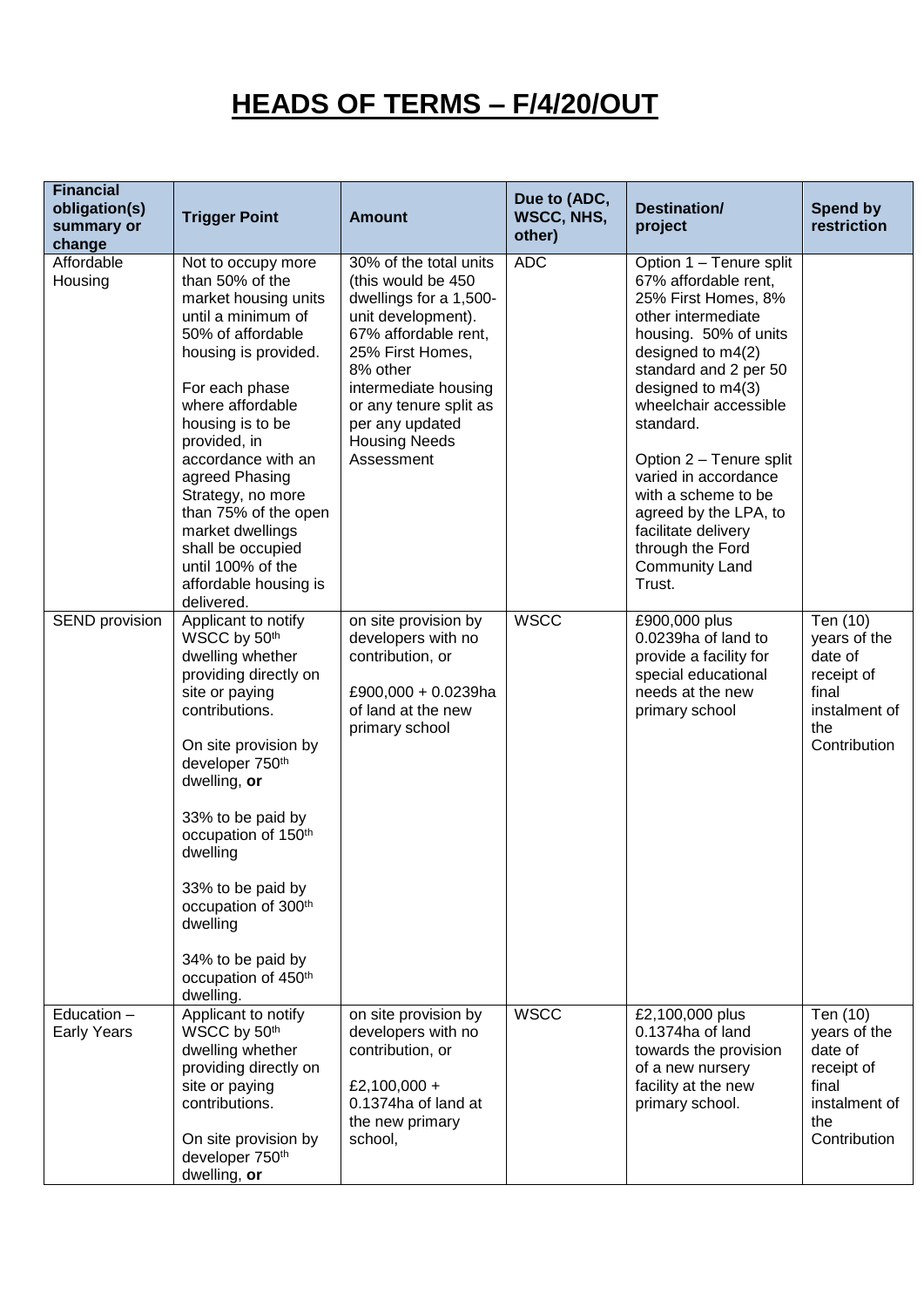|                           | 33% to be paid by<br>occupation of 150 <sup>th</sup><br>dwelling<br>33% to be paid by<br>occupation of 300th<br>dwelling<br>34% to be paid by<br>occupation of 450 <sup>th</sup><br>dwelling.                                                                                                                                                                                    |                                                                                                    |             |                                                                                                                                                                                                                                     |                                                                                                    |
|---------------------------|----------------------------------------------------------------------------------------------------------------------------------------------------------------------------------------------------------------------------------------------------------------------------------------------------------------------------------------------------------------------------------|----------------------------------------------------------------------------------------------------|-------------|-------------------------------------------------------------------------------------------------------------------------------------------------------------------------------------------------------------------------------------|----------------------------------------------------------------------------------------------------|
| Education -<br>Primary    | Applicant to notify<br>WSCC by 50th<br>dwelling whether<br>providing directly on<br>site or paying<br>contributions.<br>On site provision by<br>developer 750 <sup>th</sup><br>dwelling, or<br>33% to be paid by<br>occupation of 150 <sup>th</sup><br>dwelling<br>33% to be paid by<br>occupation of 300th<br>dwelling<br>34% to be paid by<br>occupation of 450th<br>dwelling. | on site provision by<br>developers with no<br>contribution, or<br>£10,600,000 +<br>2.004ha of land | <b>WSCC</b> | £10,600,000 plus<br>2.004ha of land<br>towards the provision<br>of a new 2FE primary<br>school in Ford.                                                                                                                             | Ten (10)<br>years of the<br>date of<br>receipt of<br>final<br>instalment of<br>the<br>Contribution |
| Education -<br>Secondary  | on or before<br>occupation of the first<br>dwelling in a RM<br>area, to pay 50% of<br>that contribution for<br>the RM area<br>Not to occupy more<br>than 50% of<br>dwellings within an<br>RM area until the<br>remaining 50% for<br>that area has been<br>paid.                                                                                                                  | £34,566 per pupil<br>generated                                                                     | <b>WSCC</b> | £34,566 per pupil<br>generated towards<br>phase 2 of a new<br>secondary school in<br>Arun or £34,566 per<br>pupil generated<br>towards the expansion<br>of provision at<br><b>Ormiston Six Villages</b><br>Academy.                 | Ten (10)<br>years of the<br>date of<br>receipt of<br>final<br>instalment of<br>the<br>Contribution |
| Education -<br>Sixth Form | on or before<br>occupation of the first<br>dwelling in a RM<br>area, to pay 50% of<br>that contribution for<br>the RM area<br>Not to occupy more<br>than 50% of<br>dwellings within an<br>RM area until the                                                                                                                                                                      | £30,939 per pupil<br>generated                                                                     | <b>WSCC</b> | £30,939 per pupil<br>generated towards<br>phase 2 of a new sixth<br>form at a new<br>secondary school in<br>Arun or towards a<br>restructure of the sixth<br>form to cater for the<br>additional student<br>population at St Philip | Ten (10)<br>years of the<br>date of<br>receipt of<br>final<br>instalment of<br>the<br>Contribution |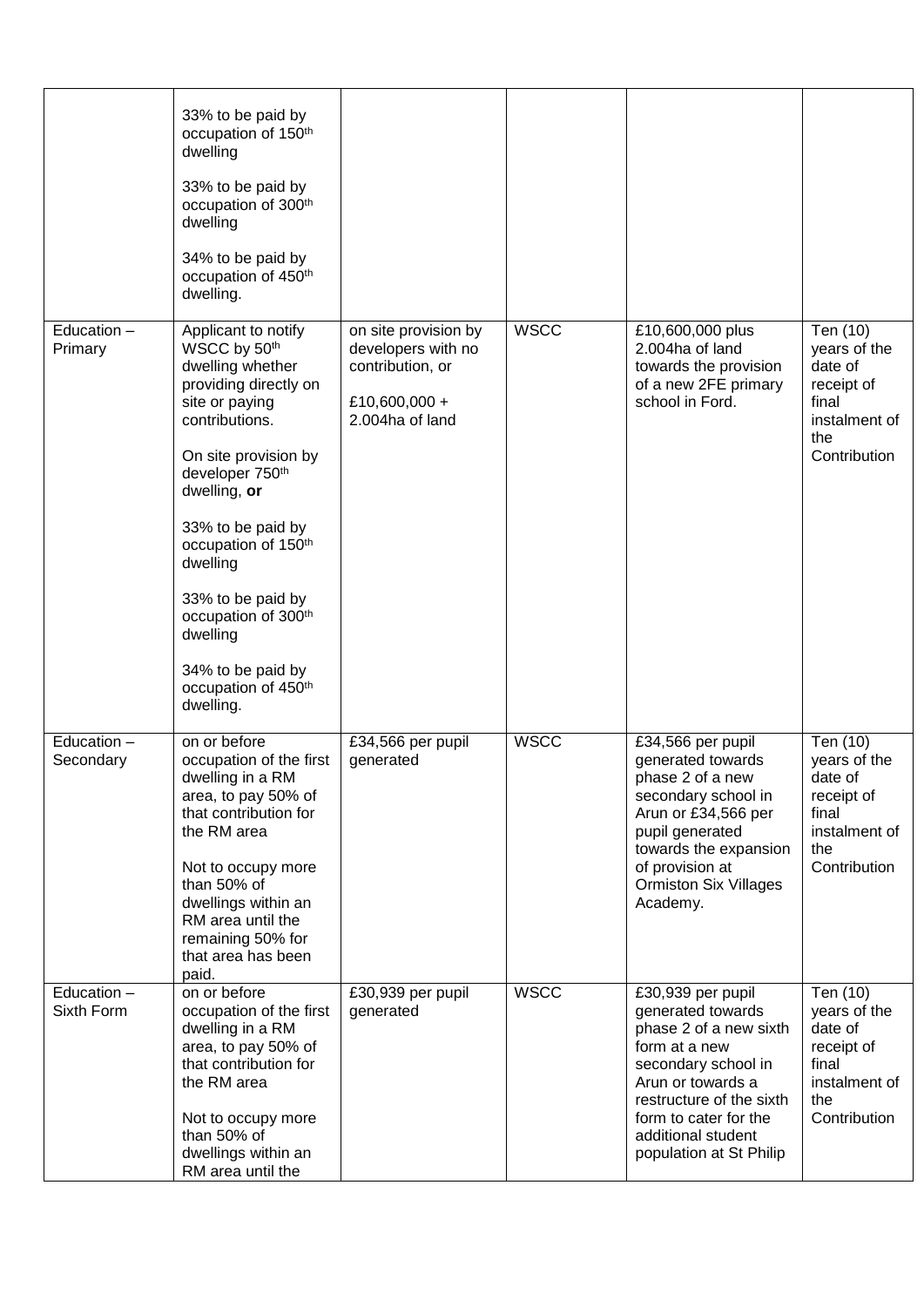|                                                  | remaining 50% for                                                                                                                                                                                                               |                                                                                                                 |                                           | <b>Howard Catholic High</b>                                                                                                                                                                                                                                                                                                                                                                          |                                                                                                    |
|--------------------------------------------------|---------------------------------------------------------------------------------------------------------------------------------------------------------------------------------------------------------------------------------|-----------------------------------------------------------------------------------------------------------------|-------------------------------------------|------------------------------------------------------------------------------------------------------------------------------------------------------------------------------------------------------------------------------------------------------------------------------------------------------------------------------------------------------------------------------------------------------|----------------------------------------------------------------------------------------------------|
|                                                  | that area has been                                                                                                                                                                                                              |                                                                                                                 |                                           | School.                                                                                                                                                                                                                                                                                                                                                                                              |                                                                                                    |
|                                                  | paid.                                                                                                                                                                                                                           |                                                                                                                 |                                           |                                                                                                                                                                                                                                                                                                                                                                                                      |                                                                                                    |
| Libraries                                        | On site provision and<br>contribution paid to<br>align with phasing<br>strategy secured by<br>condition, or<br>Staged payments of                                                                                               | On site provision of a<br>Tier 7 facility and<br>financial contribution<br>of £100,000, or<br>A financial       | <b>WSCC</b>                               | £100,000 plus<br>accommodation for a<br>new Tier 7 library<br>facility on site or a<br>contribution towards<br>the expansion of<br>facilities at                                                                                                                                                                                                                                                     | Ten (10)<br>years of the<br>date of<br>receipt of<br>final<br>instalment of<br>the                 |
|                                                  | 50% of the total<br>contribution for each<br>phase prior to<br>occupations of 45%,<br>and 95% of the<br>dwellings in that<br>phase.                                                                                             | contribution towards<br>expansion of facilities<br>at Littlehampton<br>Library based on the<br>WSCC calculator. |                                           | Littlehampton Library.                                                                                                                                                                                                                                                                                                                                                                               | Contribution                                                                                       |
| Fire & Rescue                                    | Not to occupy more<br>than 50% of<br>dwellings within an<br>RM area until the<br>contribution for that<br>area has been paid.                                                                                                   | £15 per head of the<br>increase in<br>population generated<br>by the development                                | <b>WSCC</b>                               | Towards the relocation<br>or redevelopment of<br>Littlehampton Fire<br>Station.                                                                                                                                                                                                                                                                                                                      | Ten (10)<br>years of the<br>date of<br>receipt of<br>final<br>instalment of<br>the<br>Contribution |
| <b>WSCC</b><br>Highways-<br>strategic<br>schemes | On or before<br>occupation of 1 <sup>st</sup><br>dwelling, to pay 33%<br>On or before<br>occupation of 17% of<br>the dwellings, to pay<br>33%<br>On or before<br>occupation of 33% of<br>the dwellings, to pay<br>remaining 34% | £1,577,000                                                                                                      | <b>WSCC</b>                               | £350,000 -<br>Contribution to<br>technical<br>work/application for<br>Ford Railway bridge<br>crossing<br>£600,000 $-$ towards<br>the A259<br>Oystercatcher junction.<br>£97,000 $-$ towards the<br>A259 Comet Corner<br>junction.<br>£515,000 - towards the<br>A259 Corridor<br>Improvement Bognor<br>Regis-Littlehampton.<br>£15,000 - towards the<br>A259 Lyminster<br>Bypass to A280<br>junction. | Ten (10)<br>years of the<br>date of<br>receipt of<br>final<br>instalment of<br>the<br>Contribution |
| A27 Ford Road<br>Roundabout<br>improvement       | On or before<br>occupation of 50% of<br>the dwellings, to pay<br>50%<br>On or before<br>occupation of 75% of<br>the dwellings, to pay<br>remaining 50%                                                                          | £301,000                                                                                                        | WSCC to pass<br>onto National<br>Highways | Towards the A27 Ford<br>Road Roundabout.                                                                                                                                                                                                                                                                                                                                                             |                                                                                                    |
| Cycle parking at<br>Ford Railway<br>Station      | 1) If Ford Lane<br>Access is the<br>first vehicular                                                                                                                                                                             | £37,500                                                                                                         | <b>ADC</b>                                | The provision of<br>additional cycle                                                                                                                                                                                                                                                                                                                                                                 |                                                                                                    |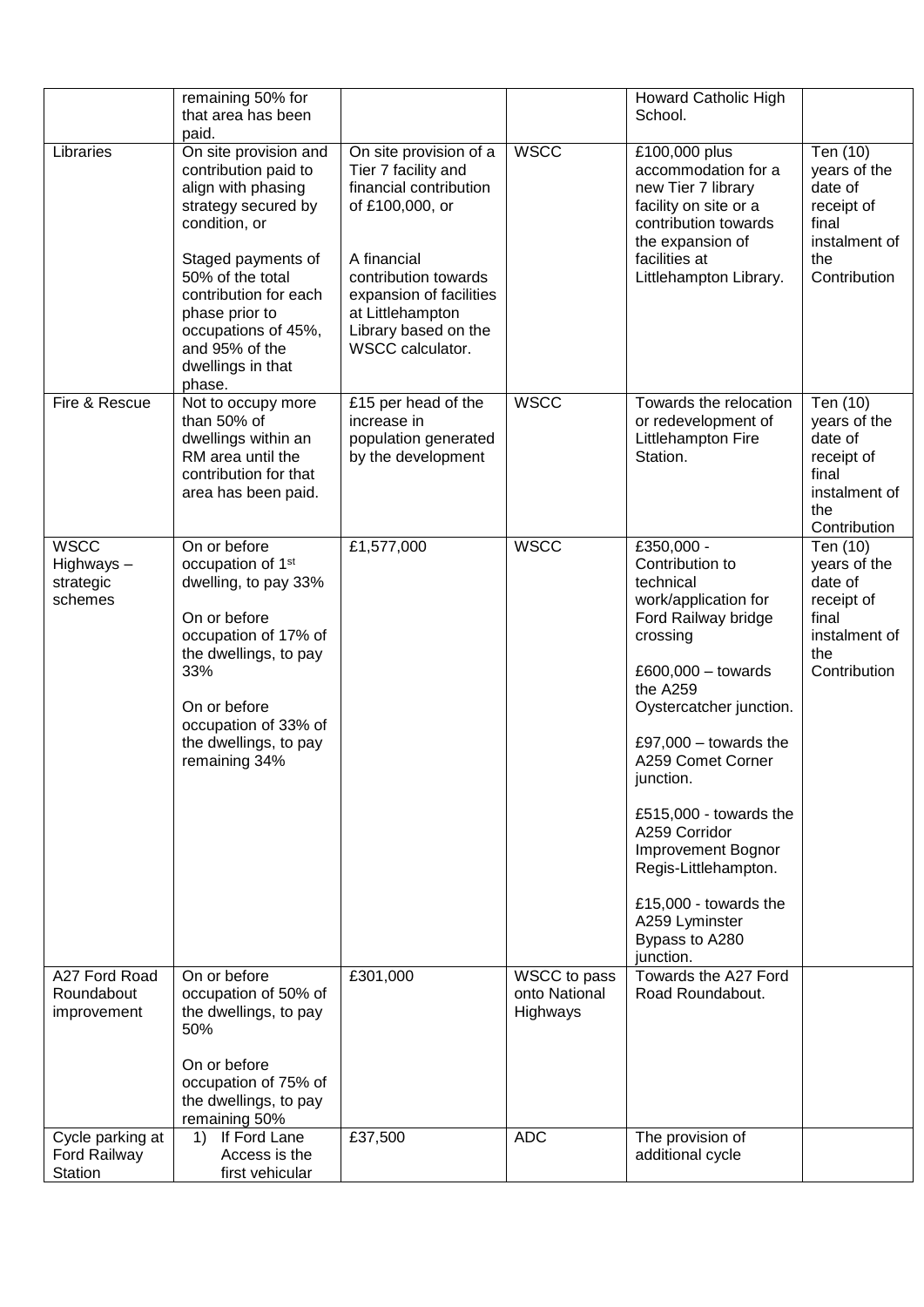|            | access opened,<br>then to be paid<br>prior to<br>occupation of<br>the 1 <sup>st</sup> dwelling.<br>If Yapton Road<br>2)<br>Access is the<br>first vehicular<br>access opened,<br>then to be paid<br>prior to<br>occupation of<br>250 dwellings.                                                                                                                                                                                                                                                                                                                                                                                                                                                                                                                                                                      |            |            | parking facilities at<br>Ford Railway Station.                                                                                                                                                                                                                                                                   |                                                                                                    |
|------------|----------------------------------------------------------------------------------------------------------------------------------------------------------------------------------------------------------------------------------------------------------------------------------------------------------------------------------------------------------------------------------------------------------------------------------------------------------------------------------------------------------------------------------------------------------------------------------------------------------------------------------------------------------------------------------------------------------------------------------------------------------------------------------------------------------------------|------------|------------|------------------------------------------------------------------------------------------------------------------------------------------------------------------------------------------------------------------------------------------------------------------------------------------------------------------|----------------------------------------------------------------------------------------------------|
| <b>NHS</b> | 0.74 acres of land<br>1)<br>safeguarded on<br>site for<br>healthcare<br>infrastructure, as<br>shown in phasing<br>strategy.<br>If the land onsite<br>2)<br>is called for by<br>the CCG prior to<br>occupation of the<br>500th dwelling,<br>then the<br>safeguarded land<br>shall be<br>transferred to<br>ADC prior to<br>occupation of the<br>601 <sup>st</sup> dwelling<br>and the<br>contribution paid<br>in line with the<br>below triggers,<br>less the agreed<br>value of the land<br>to be transferred.<br>If the land on-site<br>3)<br>is not called for<br>prior to the<br>occupation of the<br>500th dwelling,<br>then a financial<br>contribution of<br>£1,812,954<br>towards<br>healthcare<br>infrastructure to<br>serve Ford:<br>on or before<br>occupation of<br>601 <sup>st</sup> dwelling,<br>pay 50% | £1,812,954 | <b>ADC</b> | Where a scheme is<br>identified, towards<br>either:<br>1. the provision<br>of healthcare<br>infrastructure<br>at The Croft<br>Surgery and/or<br>GP premises<br>at Yapton,<br>which serve<br>Ford; or<br>2.<br>The provision<br>of a healthcare<br>facility within<br>the application<br>site at Ford<br>airfield | Ten (10)<br>years of the<br>date of<br>receipt of<br>final<br>instalment of<br>the<br>Contribution |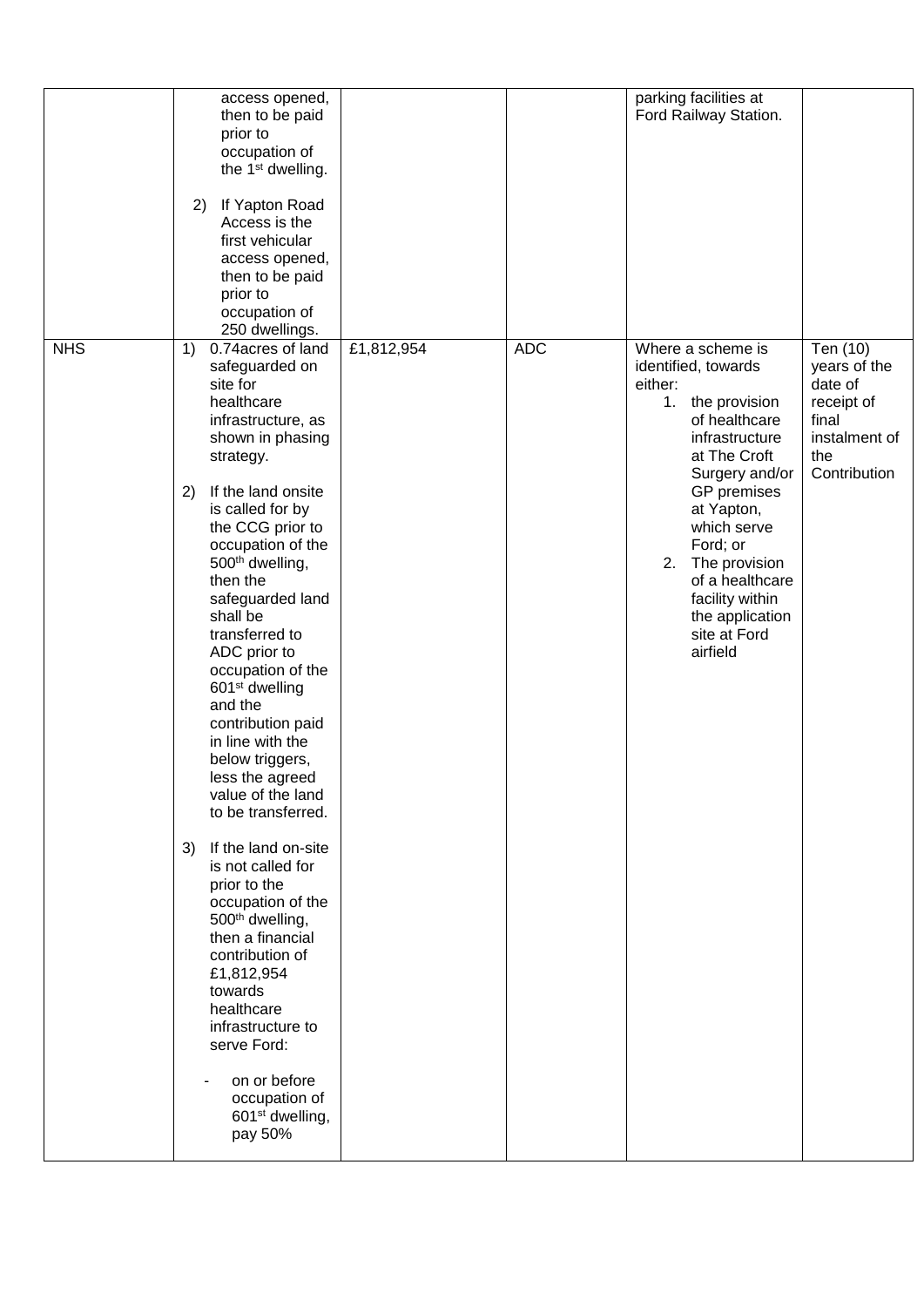|               | On or before<br>1000 <sup>th</sup><br>dwelling pay<br>further 50%<br>The safeguarded<br>land shall no<br>longer be<br>safeguarded for<br>that use and shall<br>revert to the use<br>identified within<br>the secured<br>parameter plans.            |                                |            |                                                                                                                                                                                                                                                                                                                                    |                                                                                                      |
|---------------|-----------------------------------------------------------------------------------------------------------------------------------------------------------------------------------------------------------------------------------------------------|--------------------------------|------------|------------------------------------------------------------------------------------------------------------------------------------------------------------------------------------------------------------------------------------------------------------------------------------------------------------------------------------|------------------------------------------------------------------------------------------------------|
| Sussex Police | On or before<br>occupation of 400th <sup>t</sup><br>dwelling, pay 33%<br>On or before 800 <sup>th</sup><br>dwelling pay further<br>33%<br>On or before<br>occupation of 1200 <sup>th</sup><br>dwelling, pay<br>remaining 34%                        | £251,301.58                    | <b>ADC</b> | • Staff set up costs<br>(uniformed officers) -<br>£41,999.52<br>• Staff set up costs<br>(support staff) -<br>£8,683.36<br>• Premises (uniformed<br>officers) - £77,532.94<br>• Premises (support<br>staff) - £64,845.73<br>• Vehicles (fleet) -<br>£51,240<br>• Automatic Number<br>Plate Recognition<br>(ANPR) Camera -<br>£7,000 | Five $(5)$<br>years of the<br>date of<br>receipt of<br>final<br>instalment of<br>the<br>Contribution |
| Swimming Pool | On or before<br>occupation of 400 <sup>th</sup><br>dwelling, pay 33%<br>On or before 800th<br>dwelling pay further<br>33%<br>On or before<br>occupation of 1200th<br>dwelling, pay<br>remaining 34%                                                 | £607,794                       | <b>ADC</b> | Towards improving<br>provision and<br>increasing the capacity<br>of swimming pools and<br>associated wet side<br>facilities for the<br>District.                                                                                                                                                                                   | Five $(5)$<br>years of the<br>date of<br>receipt of<br>final<br>instalment of<br>the<br>Contribution |
| 3G pitch      | Pay the following<br>1)<br>contributions:<br>on or before<br>occupation of<br>400th<br>dwelling, pay<br>33%<br>On or before<br>800th dwelling<br>pay further<br>33%<br>On or before<br>occupation of<br>1200th<br>dwelling, pay<br>remaining<br>34% | £124,492<br>£86,900<br>£43,166 | <b>ADC</b> | Towards the provision<br>of a 3G pitch at the<br>Barnham-Eastergate-<br>Westergate Strategic<br>Development Site.<br>Towards maintenance<br>(20 years total cost)<br>Towards ancillary<br>facilities, associated<br>with the 3G pitch, at<br>the same site.                                                                        | Five $(5)$<br>years of the<br>date of<br>receipt of<br>final<br>instalment of<br>the<br>Contribution |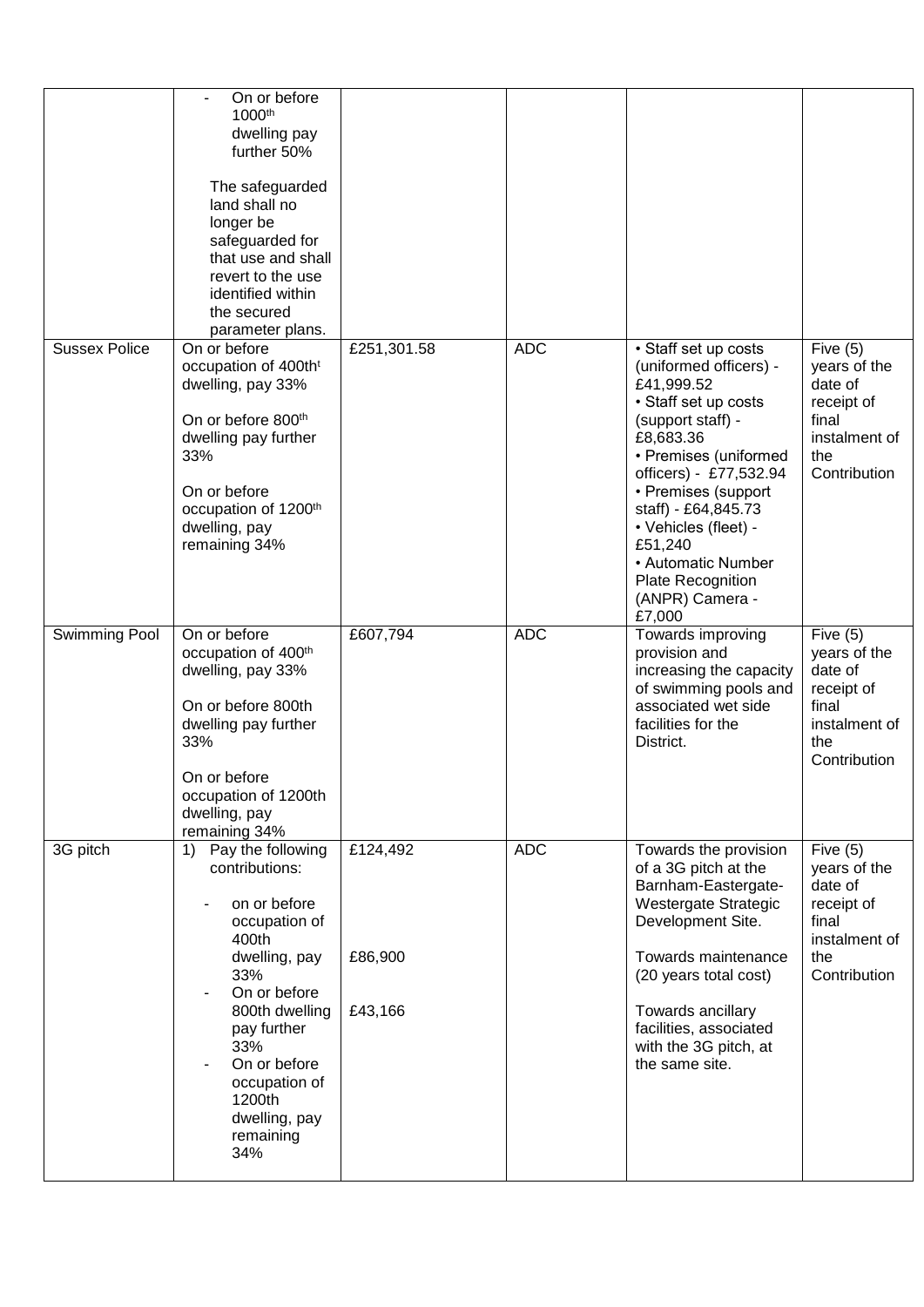| Off Site Playing<br><b>Pitches</b><br>(Rugby and<br>Cricket Pitches) | On or before<br>occupation of 400th<br>dwelling, pay 33%<br>On or before 800th<br>dwelling pay further<br>33%<br>On or before<br>occupation of 1200th<br>dwelling, pay<br>remaining 34%                                                                                                                                                                                                                                                                     | £386,604<br>£746,516                                                                                   | <b>ADC</b> | £49,922 for<br>improvements to the<br>grass playing surface<br>of the rugby pitches at<br>Littlehampton Rugby<br>Club plus £213,660 for<br>maintenance (20 years<br>total cost) and<br>£123,022 for<br>improvements to<br>ancillary facilities,<br>associated with the<br>pitches, at the same<br>site.<br>£120,220 for<br>improvements to the<br>grass playing surface<br>of the cricket pitch at<br>Clymping plus<br>£485,700 for<br>maintenance (20 years<br>total cost) and<br>£140,596 for<br>improvements to<br>ancillary facilities,<br>associated with the<br>pitches, at the same<br>site. | Five $(5)$<br>years of the<br>date of<br>receipt of<br>final<br>instalment of<br>the<br>Contribution |
|----------------------------------------------------------------------|-------------------------------------------------------------------------------------------------------------------------------------------------------------------------------------------------------------------------------------------------------------------------------------------------------------------------------------------------------------------------------------------------------------------------------------------------------------|--------------------------------------------------------------------------------------------------------|------------|-----------------------------------------------------------------------------------------------------------------------------------------------------------------------------------------------------------------------------------------------------------------------------------------------------------------------------------------------------------------------------------------------------------------------------------------------------------------------------------------------------------------------------------------------------------------------------------------------------|------------------------------------------------------------------------------------------------------|
| On site playing<br>pitches                                           | On site provision of<br>football pitches and<br>changing facilities in<br>line with the agreed<br>phasing strategy.<br>Maintenance<br>contribution to be<br>paid in following<br>instalments, if<br>transferred:<br>on or before<br>occupation of<br>400 <sup>th</sup> dwelling,<br>pay 33%<br>On or before<br>800 <sup>th</sup> dwelling<br>pay further<br>33%<br>On or before<br>occupation of<br>1200 <sup>th</sup><br>dwelling, pay<br>remaining<br>34% | 2x on site grass<br>football pitches +<br>£684,140 for<br>maintenance. On site<br>changing facilities. |            | The provision of two<br>natural grass football<br>pitches on site plus<br>£684,140 for<br>maintenance (20 years<br>total cost) if transferred<br>to the council,<br>otherwise other<br>options such as man<br>co + and provision of<br>changing facilities on<br>site.                                                                                                                                                                                                                                                                                                                              |                                                                                                      |
| <b>Sports Facilities</b>                                             | Contributions shall be<br>paid in the following<br>instalments:                                                                                                                                                                                                                                                                                                                                                                                             | Sports Hall:<br>£565,049                                                                               | <b>ADC</b> | Schemes to be<br>provided by the Sports<br>and Community Hub at                                                                                                                                                                                                                                                                                                                                                                                                                                                                                                                                     | Five $(5)$<br>years of the<br>date of                                                                |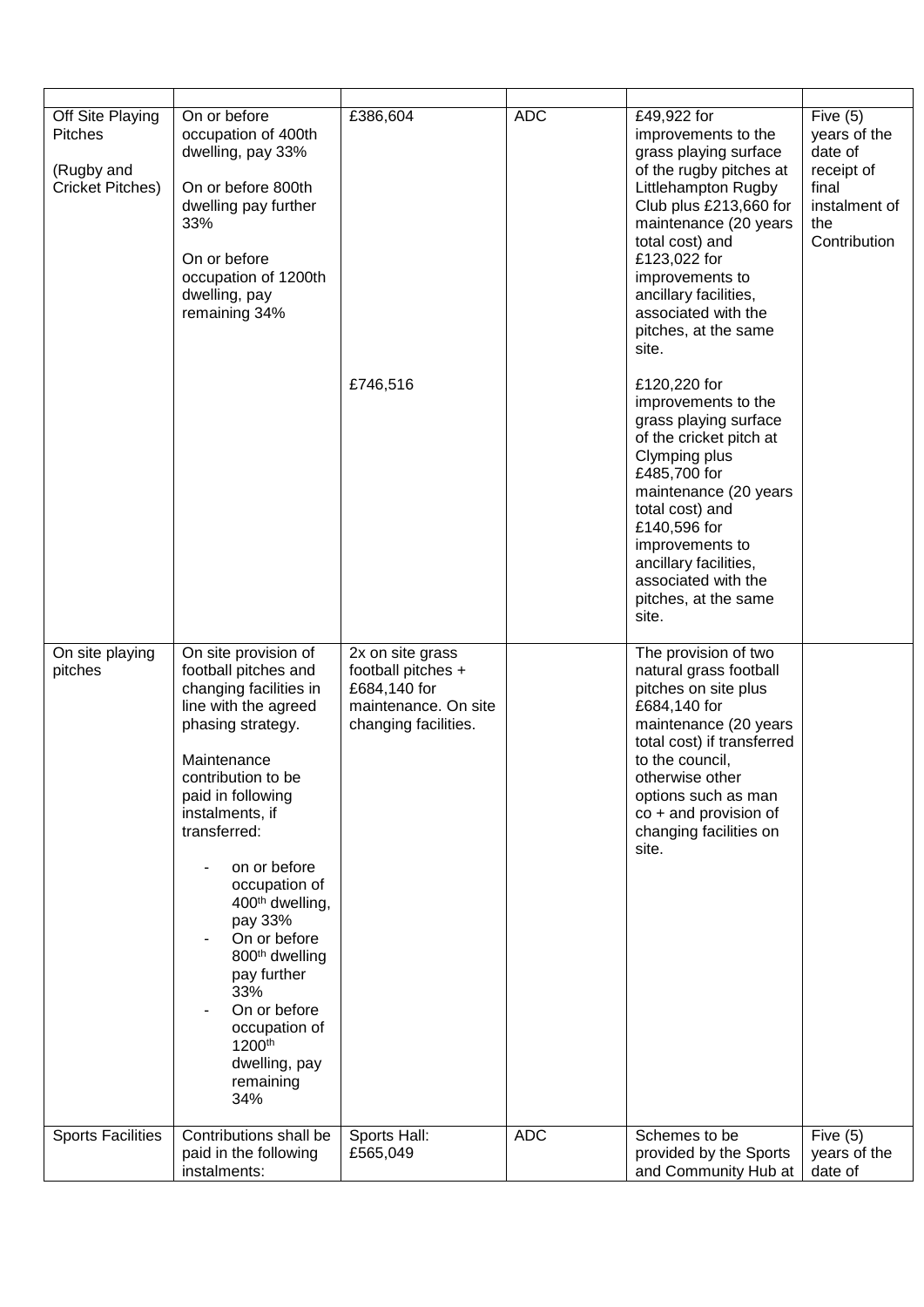|                                                                                 | on or before<br>occupation of<br>400 <sup>th</sup><br>dwelling, pay<br>33%<br>On or before<br>800 <sup>th</sup> dwelling<br>pay further<br>33%<br>On or before<br>occupation of<br>1200th<br>dwelling, pay<br>remaining<br>34%                                                                      | <b>Health and Fitness:</b><br>£184,800                                                                                                                                           |            | Palmer Road,<br>Angmering.                                                                              | receipt of<br>final<br>instalment of<br>the<br>Contribution                        |
|---------------------------------------------------------------------------------|-----------------------------------------------------------------------------------------------------------------------------------------------------------------------------------------------------------------------------------------------------------------------------------------------------|----------------------------------------------------------------------------------------------------------------------------------------------------------------------------------|------------|---------------------------------------------------------------------------------------------------------|------------------------------------------------------------------------------------|
| Commuted<br>Public Open<br>Space<br>Maintenance<br>Sum (for 20-<br>year period) | on or before<br>occupation of 33% of<br>an RM area, to pay<br>33% of the<br>contribution for that<br>area.<br>on or before<br>occupation of 66% of<br>an RM area, to pay<br>33% of the<br>contribution for that<br>area.<br>On or before final<br>occupation of an RM<br>area, pay remaining<br>34% | Contribution to be<br>based on a formula<br>of £11.23 per sqm of<br>open space within<br>each RM area (if<br>transferred to<br>council.)<br>Otherwise,<br>management<br>company. | <b>ADC</b> | Towards on-site public<br>open space.                                                                   |                                                                                    |
| Play<br>Maintenance<br>Sum (per play<br>site)                                   | For each RM area<br>which includes a play<br>site, as identified<br>within the Phasing<br>Plan strategy secured<br>by condition, £30,000<br>per play site to be<br>paid to the council by<br>50% occupation of<br>that RM area (if<br>transferred to the<br>council).                               | £30,000 per play site<br>if transferred to<br>council. Otherwise,<br>management<br>company.                                                                                      | <b>ADC</b> | Towards on-site play<br>areas.                                                                          |                                                                                    |
| Self-build and<br>custom-build                                                  | To accord with<br>agreed phasing plan<br>secured by condition                                                                                                                                                                                                                                       | Up to 30 plots                                                                                                                                                                   | <b>ADC</b> | The provision of up to<br>30 plots to be made<br>available for self-build<br>and custom-build<br>homes. | Plots not sold<br>after 12-<br>months<br>marketing to<br>be built by<br>developer. |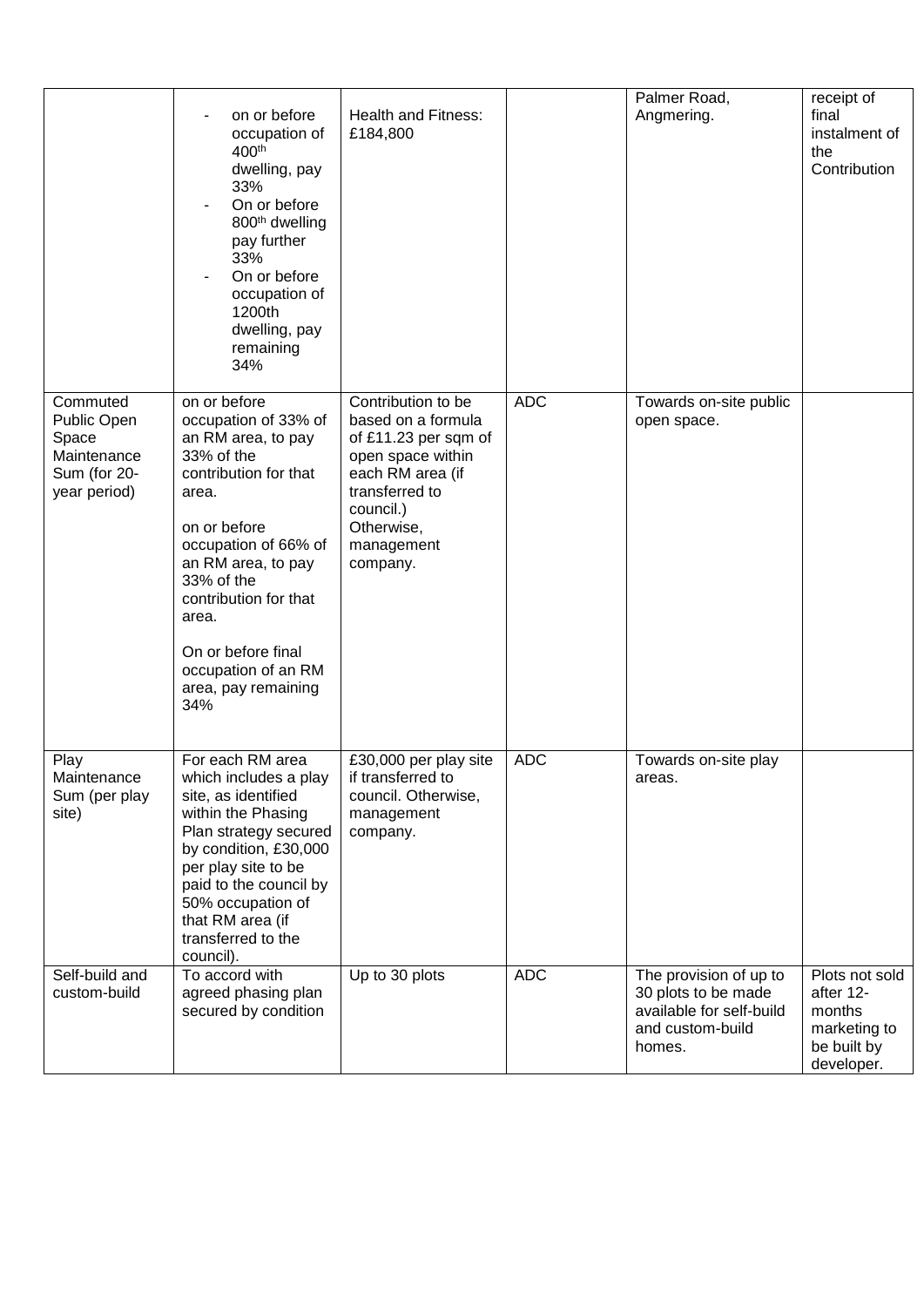| <b>NON-FINANCIAL Obligation Summary</b>                                                                                                                                                                                                     | <b>Trigger Point</b>                                                                                                                                                                                                                                                                           | Due To<br>(ADC,<br>WSCC,<br>Other) | <b>Department/Officer to</b><br><b>Confirm Compliance</b> |
|---------------------------------------------------------------------------------------------------------------------------------------------------------------------------------------------------------------------------------------------|------------------------------------------------------------------------------------------------------------------------------------------------------------------------------------------------------------------------------------------------------------------------------------------------|------------------------------------|-----------------------------------------------------------|
| <b>Highways Mitigation (s.278)</b>                                                                                                                                                                                                          |                                                                                                                                                                                                                                                                                                |                                    |                                                           |
| Construction of Yapton Road Access (drawing<br>no. GA-001 Rev E)                                                                                                                                                                            | $1st$ or 501st<br>Occupation                                                                                                                                                                                                                                                                   | Works                              | WSCC/ADC                                                  |
| Construction of Ford Lane Access (GA-004<br>Rev B)                                                                                                                                                                                          | $1st$ or 501st<br>Occupation                                                                                                                                                                                                                                                                   | Works                              | WSCC/ADC                                                  |
| Construction of Ford Road Access (GA-066)                                                                                                                                                                                                   | First occupation of the<br>commercial floorspace                                                                                                                                                                                                                                               | Works                              | WSCC/ADC                                                  |
| Ford Lane/North End Road Improvement<br>(GA-028 Rev C) – or any other such scheme<br>as agreed through S278                                                                                                                                 | Prior to 751 <sup>st</sup> Occupation                                                                                                                                                                                                                                                          | Works                              | WSCC/ADC                                                  |
| B2233/North End Road Improvement (GA-<br>026 Rev B)                                                                                                                                                                                         | Prior to 501 <sup>st</sup> Occupation                                                                                                                                                                                                                                                          | Works                              | WSCC/ADC                                                  |
| Bilsham Road/B2233 Improvement (GA-027<br>Rev C)                                                                                                                                                                                            | Prior to 251 <sup>st</sup> Occupation                                                                                                                                                                                                                                                          | Works                              | WSCC/ADC                                                  |
| <b>Pedestrian &amp; Cycle Improvements</b>                                                                                                                                                                                                  |                                                                                                                                                                                                                                                                                                |                                    |                                                           |
| Ford Lane Pedestrian Connection (GA-054<br>Rev A)                                                                                                                                                                                           | Prior to opening of Ford<br>Lane Access                                                                                                                                                                                                                                                        | Works                              | WSCC/ADC                                                  |
| Horsemere Green Lane Pedestrian Access<br>and Bus Infrastructure Improvements (GA-<br>058 Rev B)                                                                                                                                            | Prior to opening of Yapton<br>Road Access or by<br>occupation of 101st<br>dwelling, whichever is<br>earlier.                                                                                                                                                                                   | <b>Works</b>                       | WSCC/ADC                                                  |
| Church Lane Pedestrian/Cycle Connection<br>(GA-600 Rev A) - if required (this would be<br>an interim scheme if triggered prior to<br>Climping delivering a scheme of<br>improvements as part of their access works<br>which go beyond this) | Prior to opening of Yapton<br>Road Access - if required.                                                                                                                                                                                                                                       | Works                              | WSCC/ADC                                                  |
| Rollaston Park & Burndell Road Pedestrian<br>and Bus Infrastructure Improvements (GA-<br>041 Rev A, GA-200, GA-201 Rev A, GA-202<br>Rev A, GA-203 Rev A & GA-204)                                                                           | Prior to 1 <sup>st</sup> Occupation                                                                                                                                                                                                                                                            | Works                              | WSCC/ADC                                                  |
| Yapton Cycle Route Improvements (GA-059,<br>GA-060 & GA-061)                                                                                                                                                                                | Prior to 101 <sup>st</sup> occupation                                                                                                                                                                                                                                                          | Works                              | WSCC/ADC                                                  |
| Ford Road-Station Road Pedestrian/Cycle<br>Connection to Station (GA-006 Rev B, GA-<br>007 Rev B, GA-008 Rev A, GA-009 Rev A &<br>GA-010 Rev B)                                                                                             | If Ford Lane is the first<br>vehicular access opened,<br>then the works are to be<br>completed prior to<br>occupation of the 1st<br>dwelling.<br>If Yapton Road is the first<br>vehicular access opened,<br>then the works are to be<br>completed prior to<br>occupation of 101st<br>dwelling. | Works                              | WSCC/ADC                                                  |
| Footpath 206 Connection (Ford Road to River<br>Arun public right of way) (GA-400 Rev A)<br>(includes works outside the highway)                                                                                                             | Prior to first occupation of<br>the commercial floorspace<br>or first occupation of the<br>1250 <sup>th</sup> dwelling whichever<br>is sooner.                                                                                                                                                 | Works                              | WSCC/ADC                                                  |
| Upgrading public rights of way 363 and 366 to<br>bridleway status.                                                                                                                                                                          | Prior to first occupation of<br>the commercial floorspace<br>or first occupation of the                                                                                                                                                                                                        | Works                              | WSCC/ADC                                                  |